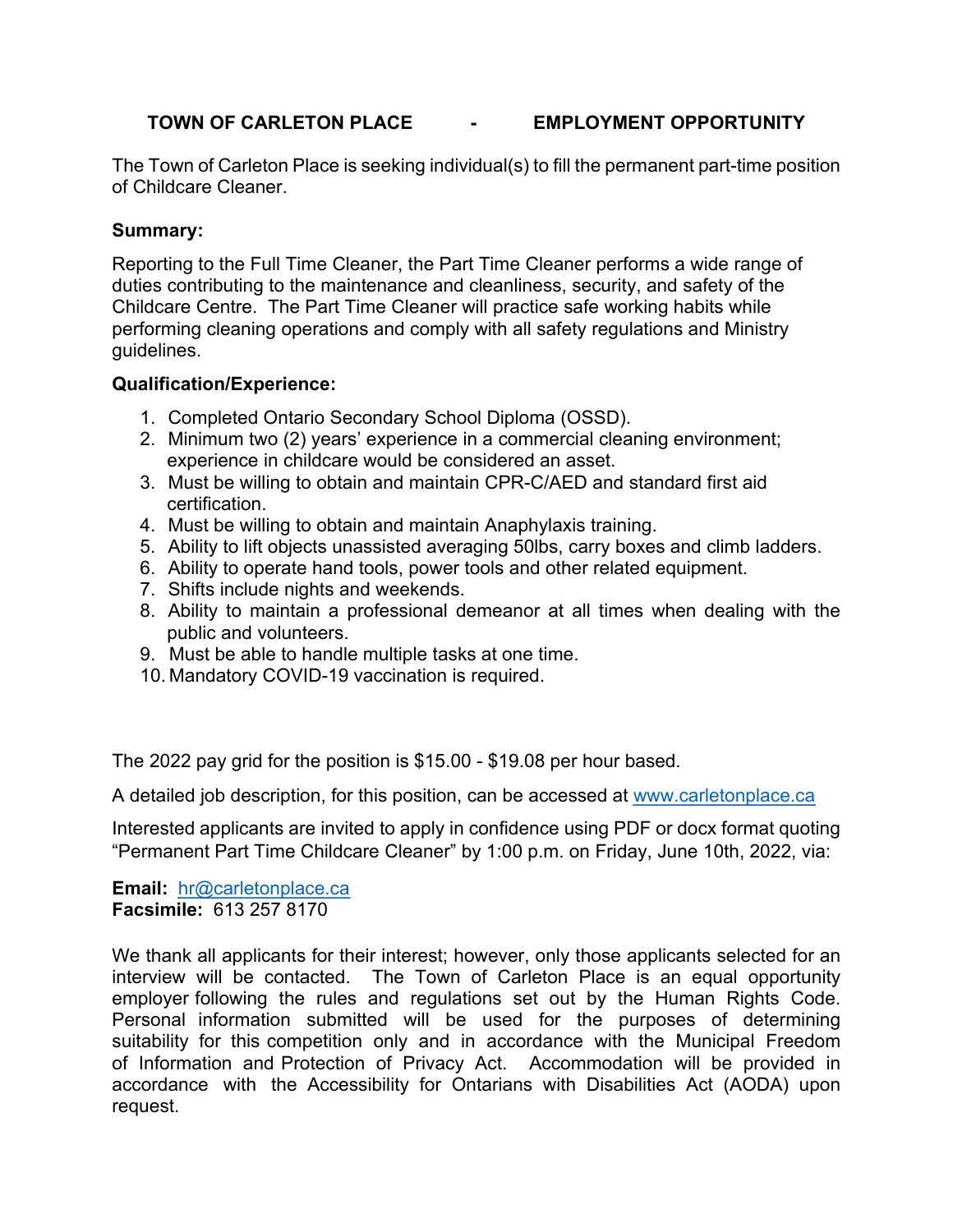

#### **TOWN OF CARLETON PLACE JOB DESCRIPTION**

| <b>DEPARTMENT:</b>     | <b>Childcare Services Department</b> |
|------------------------|--------------------------------------|
| <b>DIVISION:</b>       | Childcare – Francis Street           |
| <b>JOB TITLE:</b>      | <b>Part Time Childcare Cleaner</b>   |
| <b>EMPLOYEE GROUP:</b> | Non-Union                            |
| <b>PAY GRID:</b>       | 2                                    |
| <b>SUPERVISOR:</b>     | <b>Full Time Cleaner</b>             |
| <b>REVISION DATE:</b>  | May 28, 2020                         |

#### **POSITION SUMMARY:**

Reporting to the Full Time Cleaner, the Part Time Cleaner performs a wide range of duties contributing to the maintenance and cleanliness, security and safety of the Childcare Centre. The Part Time Cleaner will practice safe working habits while performing cleaning operations and comply with all safety regulations and Ministry guidelines.

### **DUTIES AND RESPONSIBILITIES:**

- 1. Attends work on a regular basis, arriving in a timely manner and following the schedule as provided by the Full Time Cleaner
- 2. Follows daily, weekly, monthly, and seasonal scheduled cleaning and maintenance projects
- 3. Performs daily tasks such as; garbage/recycle collection and disposal, sweeping, vacuuming, mopping floors, cleaning and restocking washrooms, striping and waxing floors, shampooing carpets, and cleaning windows based on established cleaning routines
- 4. Moves furniture, supplies and miscellaneous equipment for detailed cleaning
- 5. Assists with snow removal from building entrances and emergency exits and applies salt
- 6. Works closely with Full Time Cleaner, Childcare Cook, educators, and other municipal staff regarding departmental needs, equipment, and cleaning requirements and demands
- 7. Communicates any/all concerns of a health and safety nature to a representative in a timely manner
- 8. Helps with supply deliveries as instructed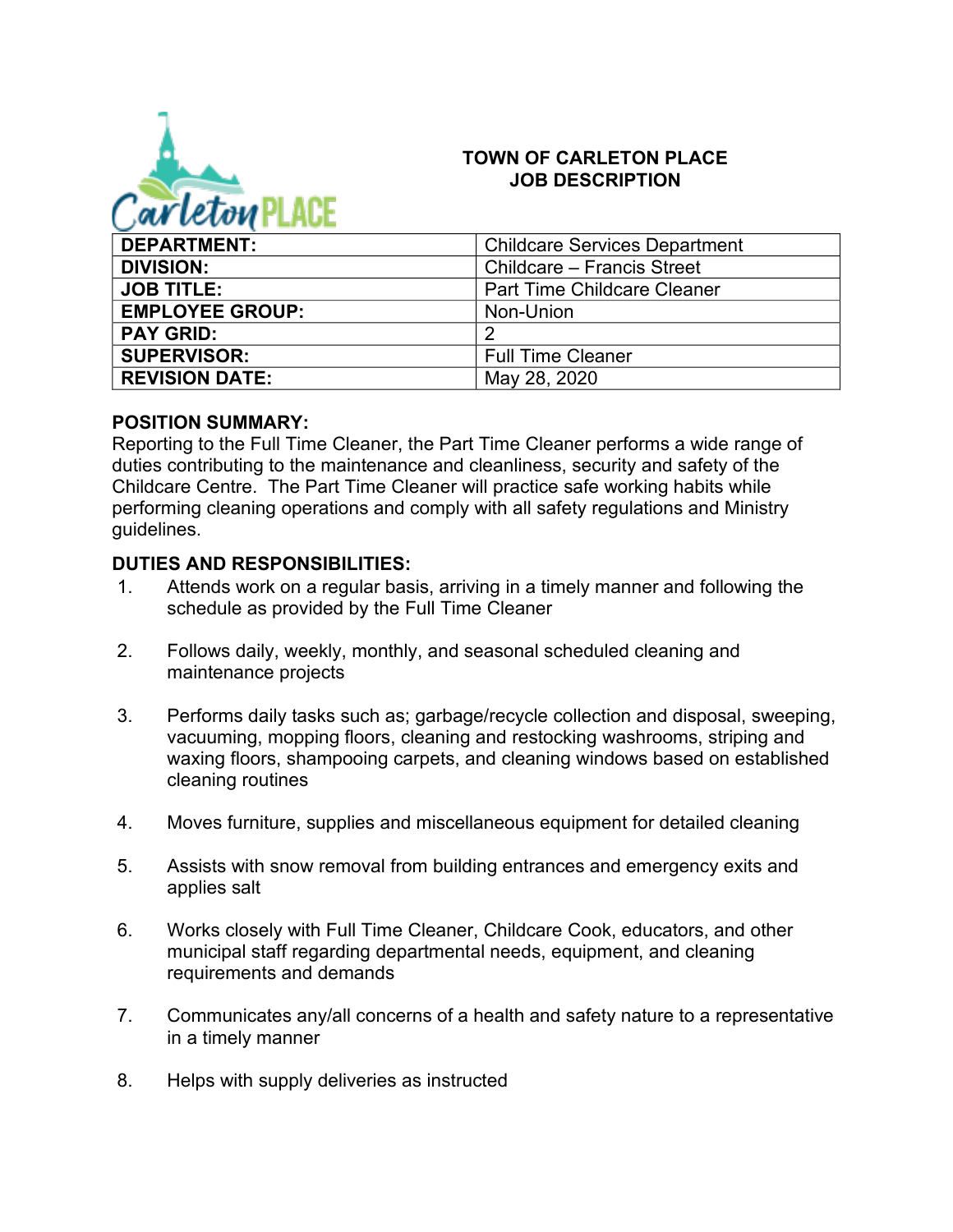- 9. Complies with proper storage of chemicals and equipment
- 10. Communicates stock and supply needs to Full Time Cleaner
- 11. Assists with building security, closing all windows and doors and arming security system at the end of each shift
- 12. Participates in all assigned and required training
- 13. Assists with the set up/tear down of special events on site
- 14. Promotes workplace positivity and open communication with peers

The above generally describes the duties of the position. However, municipal work is varied in nature; employees will be required to perform duties in addition to the above from time to time as directed by the Full time Cleaner.

### **POSITION REQUIRMENTS:**

### **EDUCATIONAL REQUIREMENTS:**

- 1. Completed Ontario Secondary School Diploma (OSSD) or 2 years' experience working in a commercial cleaning position
- 2. Must be willing to obtain and maintain CPR-C/AED and standard first aid certification
- 3. Must be willing to obtain and maintain Anaphylaxis training

## **EXPERIENCE:**

Minimum two (2) years' experience in a commercial cleaning environment; experience in childcare would be considered an asset.

## **SKILLS AND COMPETENCIES:**

- 1. Ability to lift objects unassisted averaging 50lbs, carry boxes and climb ladders
- 2. Ability to operate hand tools, power tools and other related equipment
- 3. Excellent verbal and written communication skills
- 4. Ability to follow directions
- 5. Efficient time management skills
- 6. Good problem-solving skills
- 7. Ability to read, understand and follow safety procedures and manuals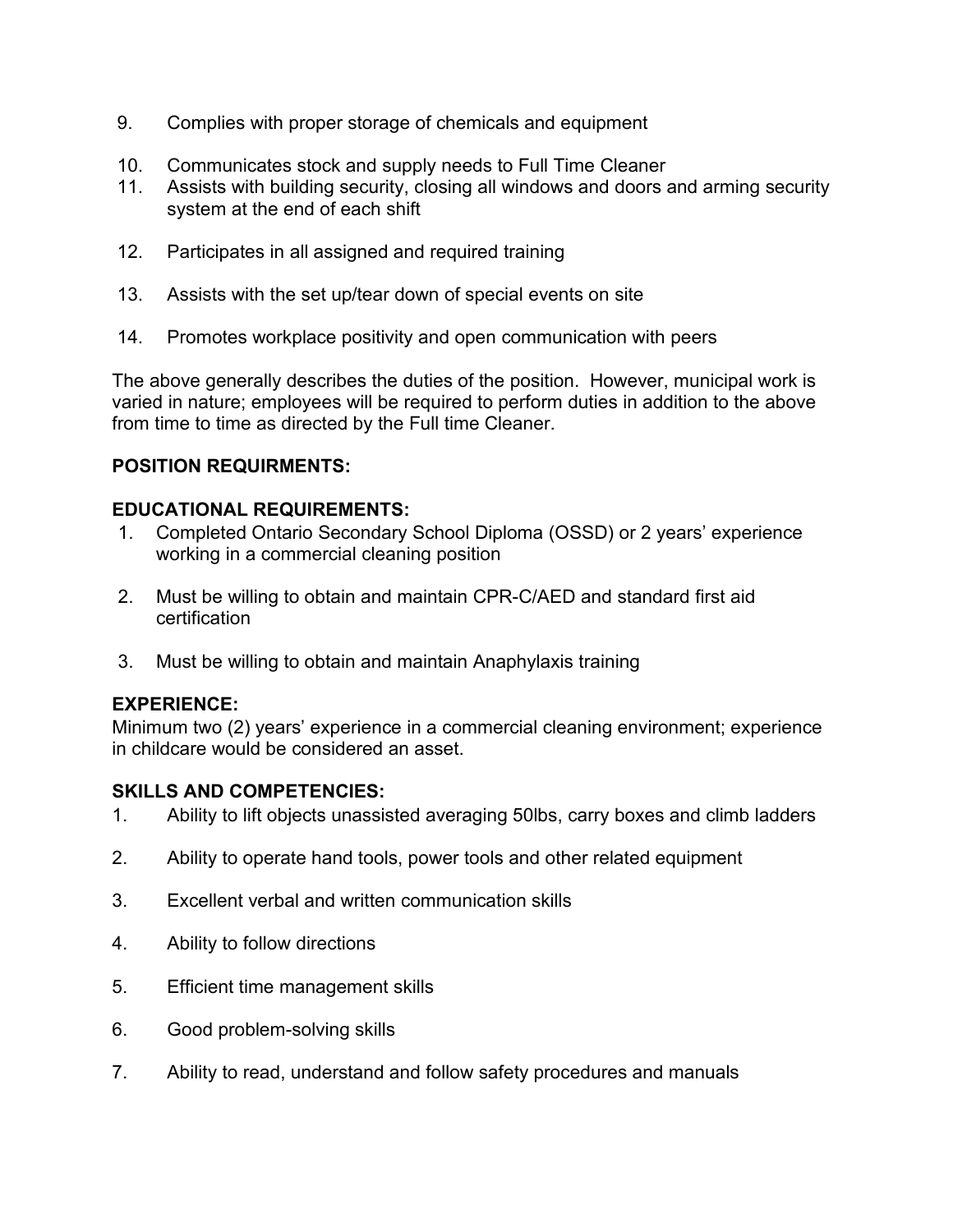8. Great attention to detail

## **WORKING CONDITIONS:**

This position is a part time position and requires a mid-afternoon start time, occasional irregular shifts, evenings and random weekend hours. Periodically, some additional work outside of regular cleaning hours may be required to complete special requests or time sensitive projects.

### **PHYSICAL DEMANDS:**

Repetitive physical actions: standing, bending, twisting, pushing, reaching, lifting, walking, kneeling, grasping, use hand to finger, handle to feel, and regular movement with choice; use of standard and commercial cleaning equipment, tools, motorized equipment, gas powered equipment/tools, and appliances; light, moderate and heavy lifting required (50 lbs min.) unassisted, moving furniture and chemical containers, moderate visual demands require close and distant vision. Working on ladders at varying heights. Staff may be required to stand for full shift and walk on uneven ground.

### **ENVIRONMENTAL CONDITIONS:**

This position involves the frequent use of chemicals and exposure to fumes/unpleasant odors and possible airborne particles. Possible contact with blood borne pathogens and/or bodily fluids. The employee also works outside in ranging weather conditions.

#### **SENSORY DEMANDS:**

The employee is required to be able to hear conversations in quiet and noisy environments. Regular exposure to fumes from products such as; cleaning agents, floor stripper, floor wax and disinfectants. The employee is required to work in indoor/outdoor environments. This position requires the use of cleaning equipment such as broom, mop, vacuum and floor polisher.

#### **MENTAL DEMANDS:**

The employee must be able to manage schedules and tight timelines while accommodating unplanned interruptions. Prioritized duties are required as well as reading, writing and math skills. Excellent organization and time management skills will be needed to complete the required tasks.

**N.B.** Must be able to read and comprehend instructions, product/chemical labels related to cleaning supplies, power tools and motorized equipment, invoices, packing slips, deliveries and schedules.

## **SAFETY:**

The Town of Carleton Place believes that all accidents can be prevented. While performing the above duties, employees shall make safety an integral part of every task and job. Employees shall be familiar with the Town's Safety Policy and understand their:

 $\triangleright$  Right to Participate;